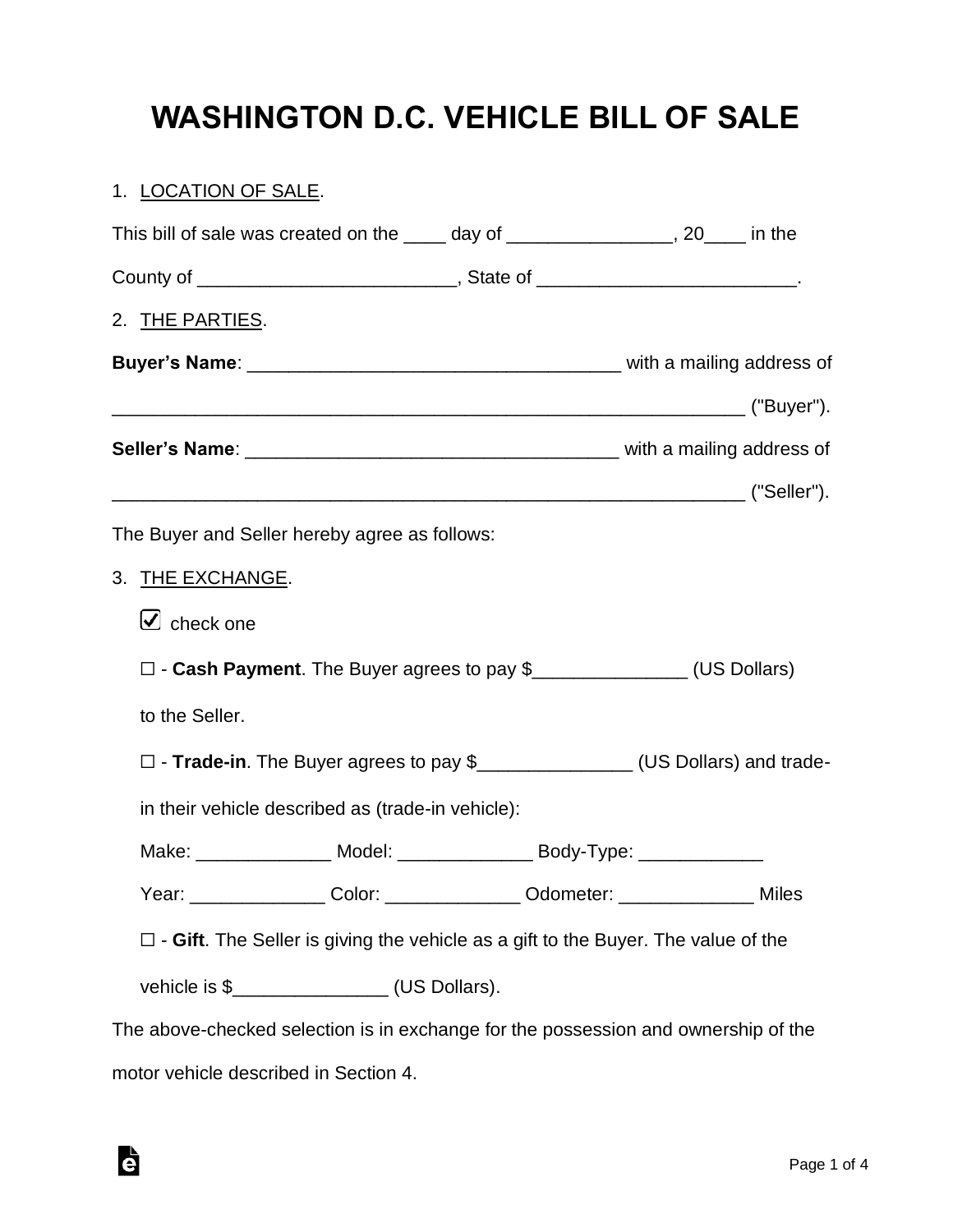#### 4. VEHICLE DESCRIPTION.

| Make: | Model:                               | Body-Type: |                 |
|-------|--------------------------------------|------------|-----------------|
| Year: | Color:                               | Odometer:  | Miles           |
|       | Vehicle Identification Number (VIN): |            | (17 Characters) |

#### 5. TAXES.

All municipal, county, and State taxes in relation to the purchase of the vehicle,

including sales taxes, are  $\Box$  included  $\Box$  not included in the purchase price.

#### 6. BUYER AND SELLER CONDITIONS.

The undersigned Seller affirms that the above information about the vehicle is accurate to the best of their knowledge. The undersigned Buyer accepts receipt of this bill of sale and understands that the above vehicle is sold on an "as is, where is" condition with no guarantees or warranties, either expressed or implied.

#### 7. AUTHORIZATION.

Ġ

| Date: _____________________ |
|-----------------------------|
|                             |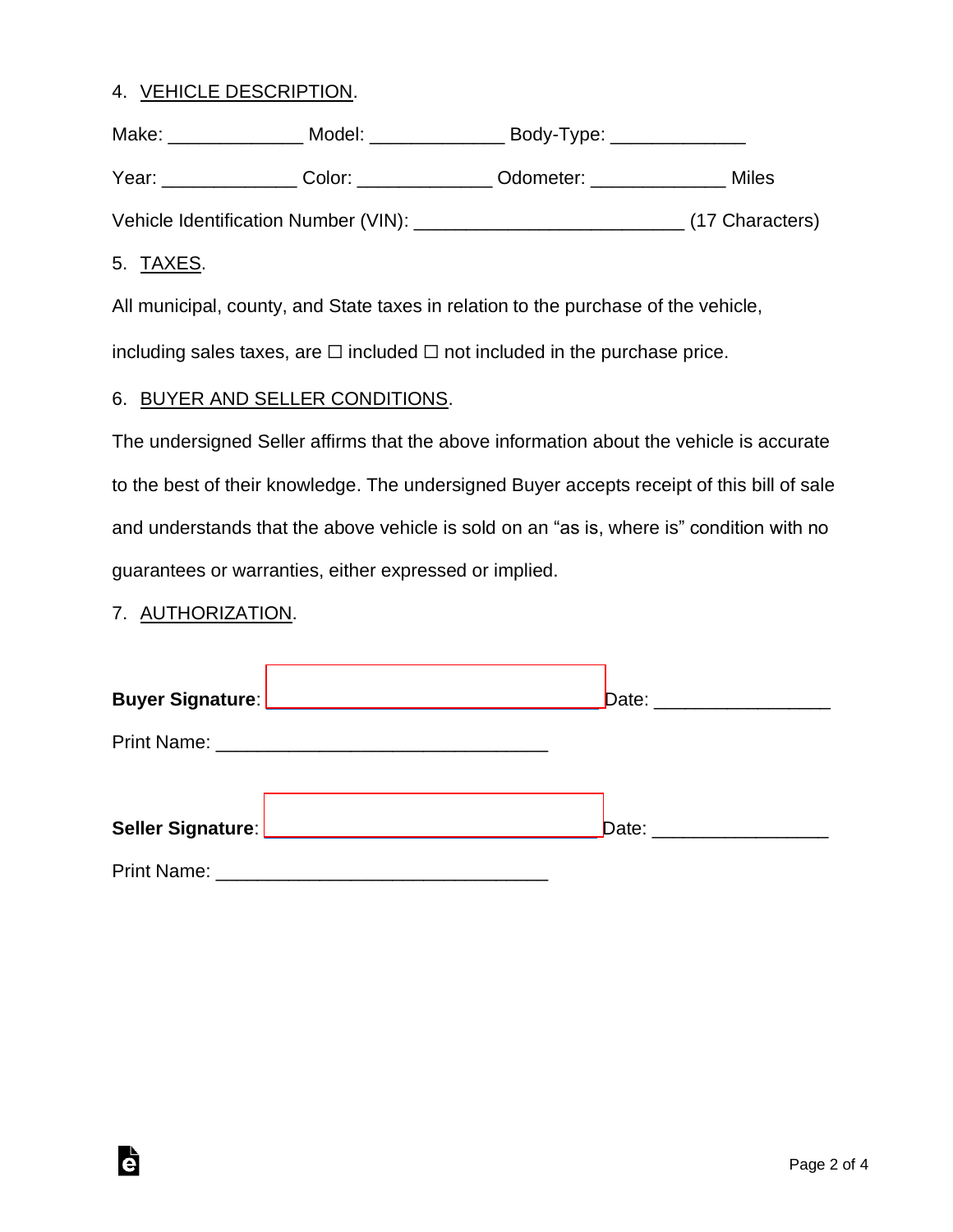# **ODOMETER DISCLOSURE STATEMENT**

| FEDERAL and STATE LAW requires that you state the mileage in connection with the             |  |  |  |  |
|----------------------------------------------------------------------------------------------|--|--|--|--|
| transfer of ownership. Failure to complete or providing a false statement may result in      |  |  |  |  |
| fines and/or imprisonment.                                                                   |  |  |  |  |
|                                                                                              |  |  |  |  |
| odometer reading of ________________ Miles.                                                  |  |  |  |  |
| The actual mileage of the vehicle is accurate, unless one (1) of the following statements    |  |  |  |  |
| is checked $\boxed{\mathcal{Q}}$ :                                                           |  |  |  |  |
| $\Box$ - I hereby certify that the odometer reading reflects the amount of mileage in excess |  |  |  |  |
| of its mechanical limits.                                                                    |  |  |  |  |
| $\Box$ - I hereby certify that the odometer reading is not the actual mileage. WARNING $-$   |  |  |  |  |
| <b>ODOMETER DISCREPANCY</b>                                                                  |  |  |  |  |
|                                                                                              |  |  |  |  |
|                                                                                              |  |  |  |  |
|                                                                                              |  |  |  |  |
|                                                                                              |  |  |  |  |
|                                                                                              |  |  |  |  |

Print Name: \_\_\_\_\_\_\_\_\_\_\_\_\_\_\_\_\_\_\_\_\_\_\_\_\_\_\_\_\_\_\_\_

è